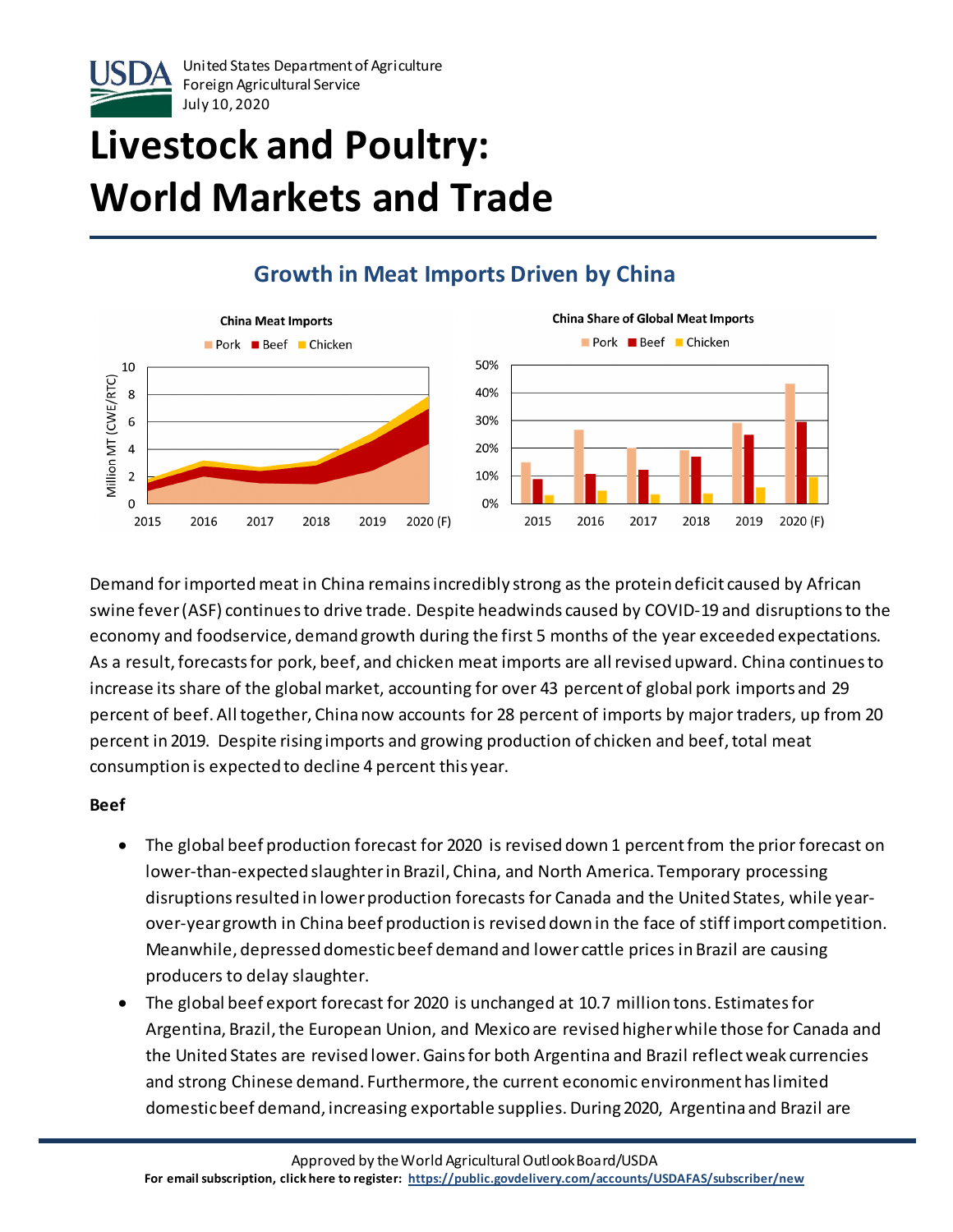expected to export 25 and 26 percent of their respective beef production. For Brazil, this is a record high while for Argentina it is the highest proportion since the 1970s. Meanwhile, Canada and U.S. exports are revised lower on temporary processing disruptions and weaker demand from major buyers.

#### **Pork**

- Global pork production is raised 2 percent from the previous forecast to 96.0 million tons on higher expected output in China. Rebuilding of the swine herd continues as producers recover from ASF and take advantage of record-high prices, resulting in a 6-percent increase in the forecast. However, hog supplies are well below historic levels and pork production is forecast 15 percent lower year-over-year. In the United States, slaughter plant closures and measures to address COVID-19 related guidelines drives a 2-percent reduction in the forecast for U.S. pork production since April. Production is also lowered 2 percent for Brazil on reduced slaughter expectations. The European Union has faced limited COVID-related impacts on slaughtering thus far and production is marginally lowered. Canada's production is raised due to strong demand for exports.
- Global pork exports are raised to 10.9 million tons, almost entirely on strong demand from China. China's imports are raised to 4.4 million tons, up from the previous forecast of 3.9 million tons. China's demand continues to buoy global demand while crowding out demand from several more price-sensitive markets. Imports are lowered for the Philippines. While production has fallen due to the spread of ASF, Philippine imports have been slow to rise due to limited cold storage capacity and weak demand in the hotel, restaurant, and institutional sector.

#### **Chicken Meat**

- The forecast for global chicken meat production is revised marginally lower to 100.0 million tons as declines in the United States and China are more than offset by growth in Brazil and the EU. Despite a dampening in the outlook, world production in 2020 remains higher (nearly 1 percent) versus last year. Demand will be relatively resilient as consumers pursue lower-priced animal protein in the face of an economic downturn.
- Global chicken meat exports are revised 1 percent higher to 11.8 million tons as robust China demand propels Brazil, Thailand, and U.S. shipments. Traditional leading globalsuppliers, Brazil and the United States, are expected to better withstand COVID-related trade disruptions compared to emerging exporters. As a result, Brazil and U.S. exports are forecast to increase their share of global trade to a combined 63 percent. With highly pathogenic avian influenza-related restrictions in place, the European Union is unable to capture the benefit of rising China imports. That constraint, partnered with depressed shipments to several key markets (Ukraine, South Africa, Vietnam, and Benin) spurs a downward revision to the EU export forecast.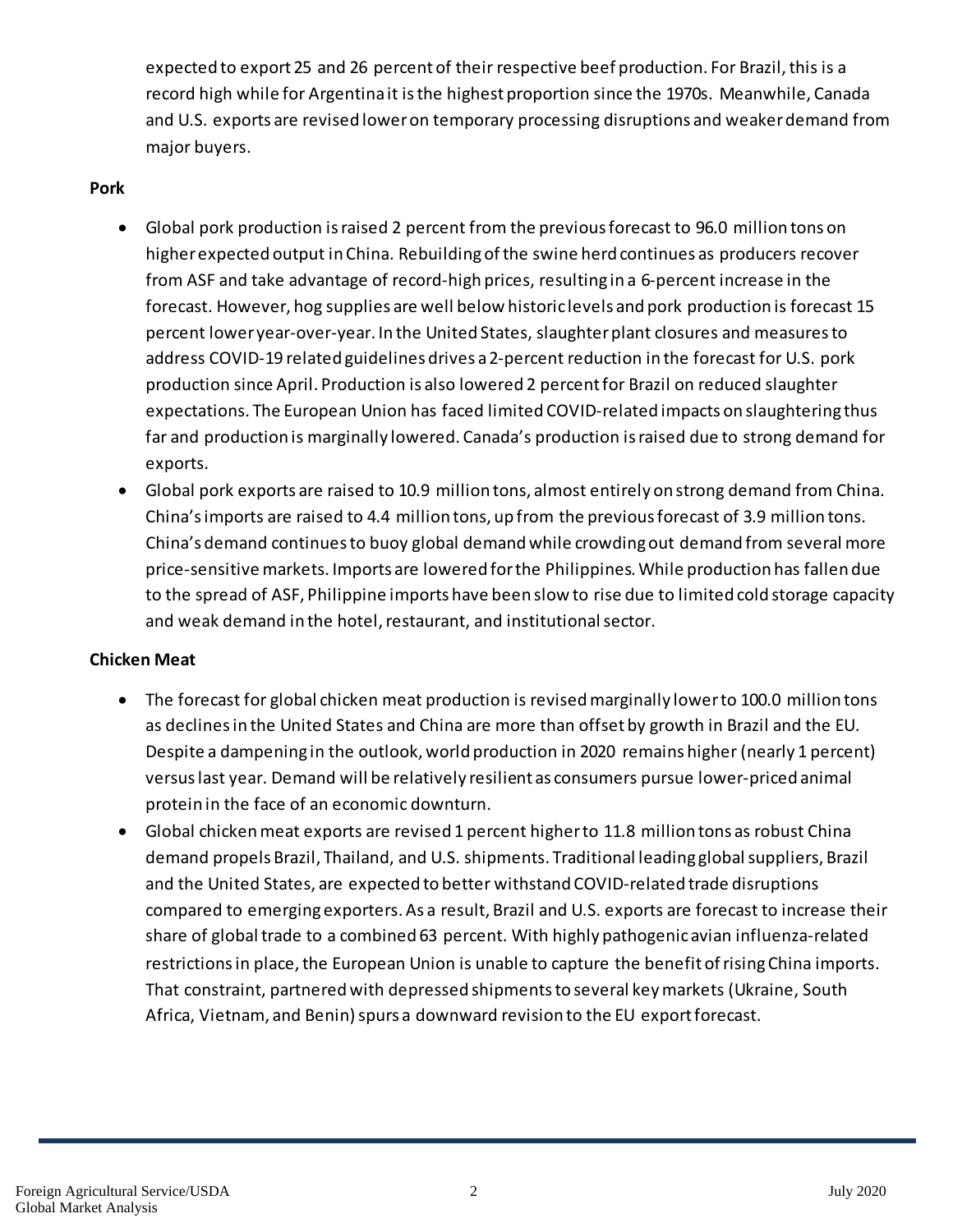## **Table of Contents**

| <b>Beef and Veal</b> |    |
|----------------------|----|
|                      | 4  |
|                      | 6  |
| <b>Pork</b>          |    |
|                      | 8  |
|                      | 10 |
| <b>Chicken Meat</b>  |    |
|                      | 12 |
|                      |    |
|                      | 14 |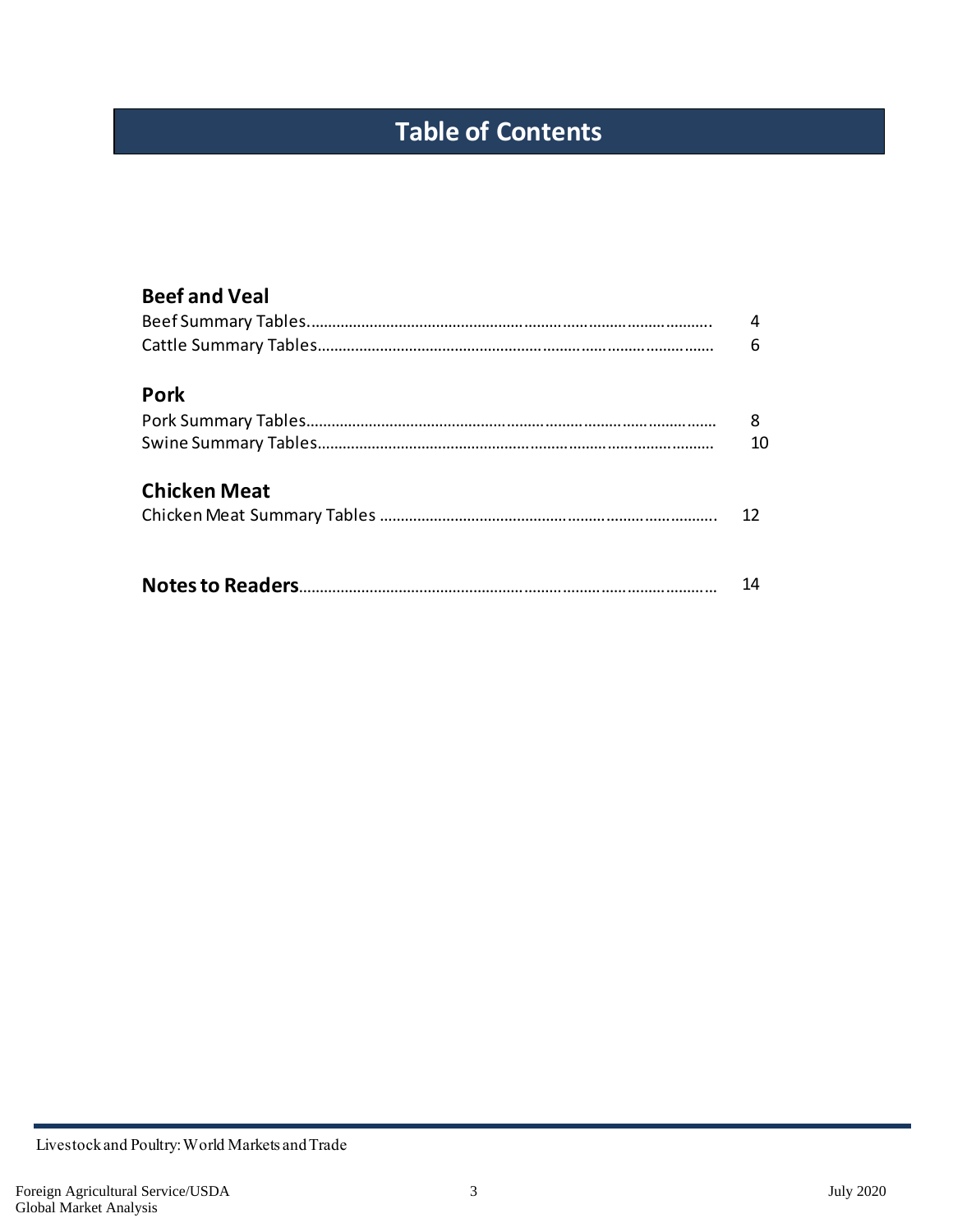#### **Beef and Veal Production - Selected Countries Summary 1,000 Metric Tons (Carcass Weight Equivalent)**

|                               |        |        | 1,000 Metric Tons (Carcass weight Equivalent) |        |        |        |        |
|-------------------------------|--------|--------|-----------------------------------------------|--------|--------|--------|--------|
|                               | 2016   | 2017   | 2018                                          | 2019   | 2019   | 2020   | 2020   |
|                               |        |        |                                               | Apr    | Jul    | Apr    | Jul    |
|                               |        |        |                                               |        |        |        |        |
| <b>Production</b>             |        |        |                                               |        |        |        |        |
| Argentina                     | 2,650  | 2,840  | 3,050                                         | 3,120  | 3,125  | 3,085  | 3,100  |
| Australia                     | 2,125  | 2,149  | 2,306                                         | 2,432  | 2,432  | 2,085  | 2,085  |
| Brazil                        | 9,284  | 9,550  | 9,900                                         | 10,200 | 10,200 | 10,310 | 10,000 |
| Canada                        | 1,130  | 1,201  | 1,265                                         | 1,340  | 1,340  | 1,375  | 1,280  |
| China                         | 6,169  | 6,346  | 6,440                                         | 6,670  | 6,670  | 6,950  | 6,780  |
| European Union                | 7,880  | 7,869  | 8,003                                         | 7,900  | 7,928  | 7,800  | 7,850  |
| Hong Kong                     | 6      | 6      | 6                                             | 5      |        | 5      |        |
| Japan                         | 465    | 469    | 475                                           | 471    | 471    | 475    | 475    |
| Korea, South                  | 277    | 281    | 279                                           | 286    | 286    | 291    | 291    |
| Mexico                        | 1,879  | 1,925  | 1,980                                         | 2,030  | 2,030  | 2,065  | 2,065  |
| New Zealand                   | 648    | 654    | 672                                           | 713    | 713    | 675    | 675    |
| Others                        | 14,012 | 13,964 | 14,058                                        | 13,673 | 13,673 | 13,901 | 13,901 |
| <b>Total Foreign</b>          | 46,525 | 47,254 | 48,434                                        | 49,294 | 49,327 | 49,017 | 48,507 |
| <b>United States</b>          | 11,507 | 11,943 | 12,257                                        | 12,381 | 12,383 | 12,515 | 12,281 |
| <b>Total</b>                  | 58,032 | 59,197 | 60,691                                        | 61,675 | 61,710 | 61,532 | 60,788 |
| <b>Total Dom. Consumption</b> |        |        |                                               |        |        |        |        |
| Argentina                     | 2,441  | 2,557  | 2,568                                         | 2,374  | 2,379  | 2,425  | 2,355  |
| Australia                     | 754    | 748    | 738                                           | 709    | 709    | 699    | 699    |
| <b>Brazil</b>                 | 7,695  | 7,801  | 7,925                                         | 7,929  | 7,929  | 7,850  | 7,495  |
| Canada                        | 963    | 988    | 1,014                                         | 1,028  | 1,028  | 1,003  | 1,003  |
| China                         | 6,873  | 7,236  | 7,808                                         | 8,826  | 8,826  | 9,429  | 9,365  |
| European Union                | 7,940  | 7,884  | 8,071                                         | 7,911  | 7,939  | 7,790  | 7,800  |
| Hong Kong                     | 448    | 530    | 527                                           | 361    | 361    | 335    | 365    |
| Japan                         | 1,193  | 1,254  | 1,298                                         | 1,319  | 1,319  | 1,336  | 1,311  |
| Korea, South                  | 722    | 755    | 790                                           | 844    | 832    | 840    | 821    |
| Mexico                        | 1,833  | 1,868  | 1,902                                         | 1,906  | 1,904  | 1,905  | 1,865  |
| New Zealand                   | 100    | 103    | 82                                            | 104    | 104    | 79     | 79     |
| Others                        | 13,616 | 13,376 | 13,769                                        | 13,021 | 13,021 | 13,486 | 13,486 |
| <b>Total Foreign</b>          | 44,578 | 45,100 | 46,492                                        | 47,214 | 47,233 | 47,177 | 46,644 |
| <b>United States</b>          | 11,676 | 12,052 | 12,182                                        | 12,407 | 12,407 | 12,389 | 12,335 |
| <b>Total</b>                  | 56,254 | 57,152 | 58,674                                        | 59,621 | 59,640 | 59,566 | 58,979 |

Notes: Includes meat of other bovines for certain countries. India includes carabeef (water buffalo). The notation of a month beneath a year conveys the month in which the forecast for that year was released.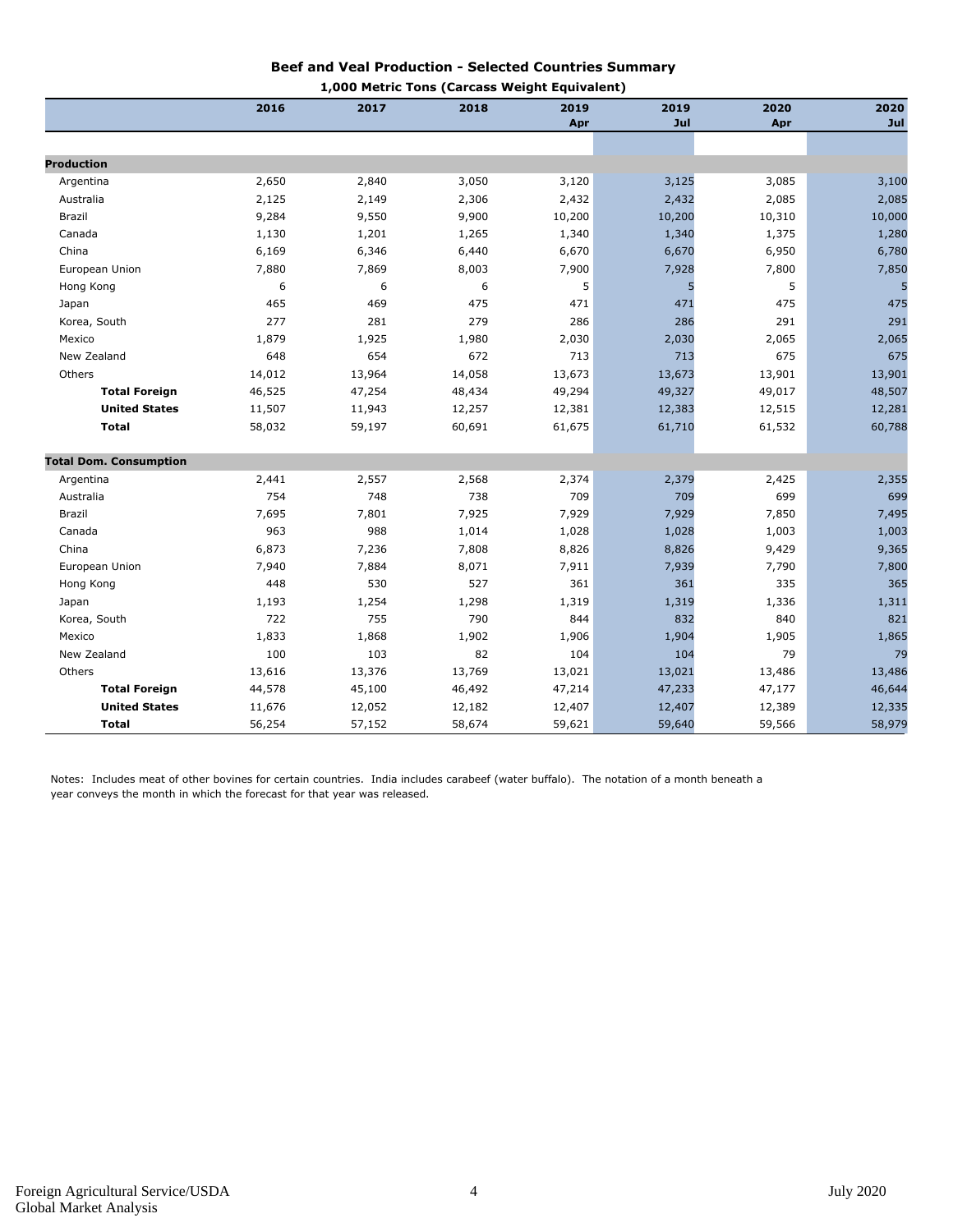#### **Beef and Veal Trade - Selected Countries Summary**

|                      |           |       | 1,000 Metric Tons (Carcass Weight Equivalent) |        |             |        |                |
|----------------------|-----------|-------|-----------------------------------------------|--------|-------------|--------|----------------|
|                      | 2016      | 2017  | 2018                                          | 2019   | 2019        | 2020   | 2020           |
|                      |           |       |                                               | Apr    | Jul         | Apr    | Jul            |
|                      |           |       |                                               |        |             |        |                |
| <b>Total Imports</b> |           |       |                                               |        |             |        |                |
| Argentina            | 0         | 0     | 19                                            | 17     | 17          | 15     | 15             |
| Australia            | 15        | 15    | 14                                            | 15     | 15          | 14     | 14             |
| Brazil               | 63        | 54    | 46                                            | 43     | 43          | 40     | 45             |
| Canada               | 245       | 229   | 236                                           | 204    | 204         | 210    | 220            |
| China                | 761       | 902   | 1,369                                         | 2,177  | 2,177       | 2,500  | 2,600          |
| European Union       | 359       | 329   | 363                                           | 341    | 341         | 310    | 300            |
| Hong Kong            | 442       | 524   | 521                                           | 356    | 356         | 330    | 360            |
| Japan                | 698       | 793   | 840                                           | 853    | 853         | 870    | 845            |
| Korea, South         | 450       | 468   | 515                                           | 563    | 550         | 550    | 530            |
| Mexico               | 181       | 188   | 194                                           | 190    | 189         | 160    | 155            |
| New Zealand          | 12        | 13    | 12                                            | 14     | 14          | 14     | 14             |
| Others               | 2,625     | 2,535 | 2,606                                         | 2,215  | 2,215       | 2,374  | 2,374          |
| <b>Total Foreign</b> | 5,851     | 6,050 | 6,735                                         | 7,421  | 7,407       | 7,387  | 7,472          |
| <b>United States</b> | 1,366     | 1,358 | 1,360                                         | 1,387  | 1,387       | 1,334  | 1,378          |
| <b>Total</b>         | 7,217     | 7,408 | 8,095                                         | 8,808  | 8,794       | 8,721  | 8,850          |
|                      |           |       |                                               |        |             |        |                |
| <b>Total Exports</b> |           |       |                                               |        |             |        |                |
| Argentina            | 209       | 283   | 501                                           | 763    | 763         | 675    | 760            |
| Australia            | 1,412     | 1,416 | 1,582                                         | 1,738  | 1,738       | 1,400  | 1,400          |
| Brazil               | 1,652     | 1,803 | 2,021                                         | 2,314  | 2,314       | 2,500  | 2,550          |
| Canada               | 418       | 444   | 478                                           | 525    | 525         | 590    | 500            |
| China                | 27        | 22    | 21                                            | 21     | 21          | 21     | 15             |
| European Union       | 299       | 314   | 295                                           | 330    | 330         | 320    | 350            |
| Hong Kong            | $\pmb{0}$ | 0     | 0                                             | 0      | $\mathbf 0$ | 0      | $\pmb{0}$      |
| Japan                | 3         | 4     | 5                                             | 6      | 6           | 6      | 6              |
| Korea, South         | 5         | 0     | $\mathbf 0$                                   | 1      | $\mathbf 0$ | 1      | $\overline{0}$ |
| Mexico               | 227       | 245   | 272                                           | 314    | 315         | 320    | 355            |
| New Zealand          | 560       | 564   | 602                                           | 623    | 623         | 610    | 610            |
| Others               | 3,021     | 3,123 | 2,895                                         | 2,867  | 2,867       | 2,789  | 2,789          |
| <b>Total Foreign</b> | 7,833     | 8,218 | 8,672                                         | 9,507  | 9,507       | 9,232  | 9,335          |
| <b>United States</b> | 1,160     | 1,297 | 1,433                                         | 1,371  | 1,373       | 1,433  | 1,322          |
| <b>Total</b>         | 8,993     | 9,515 | 10,105                                        | 10,878 | 10,880      | 10,665 | 10,657         |

Notes: Includes meat of other bovines for certain countries. Indian exports are carabeef (water buffalo). The notation of a month beneath a year conveys the month in which the forecast for that year was released.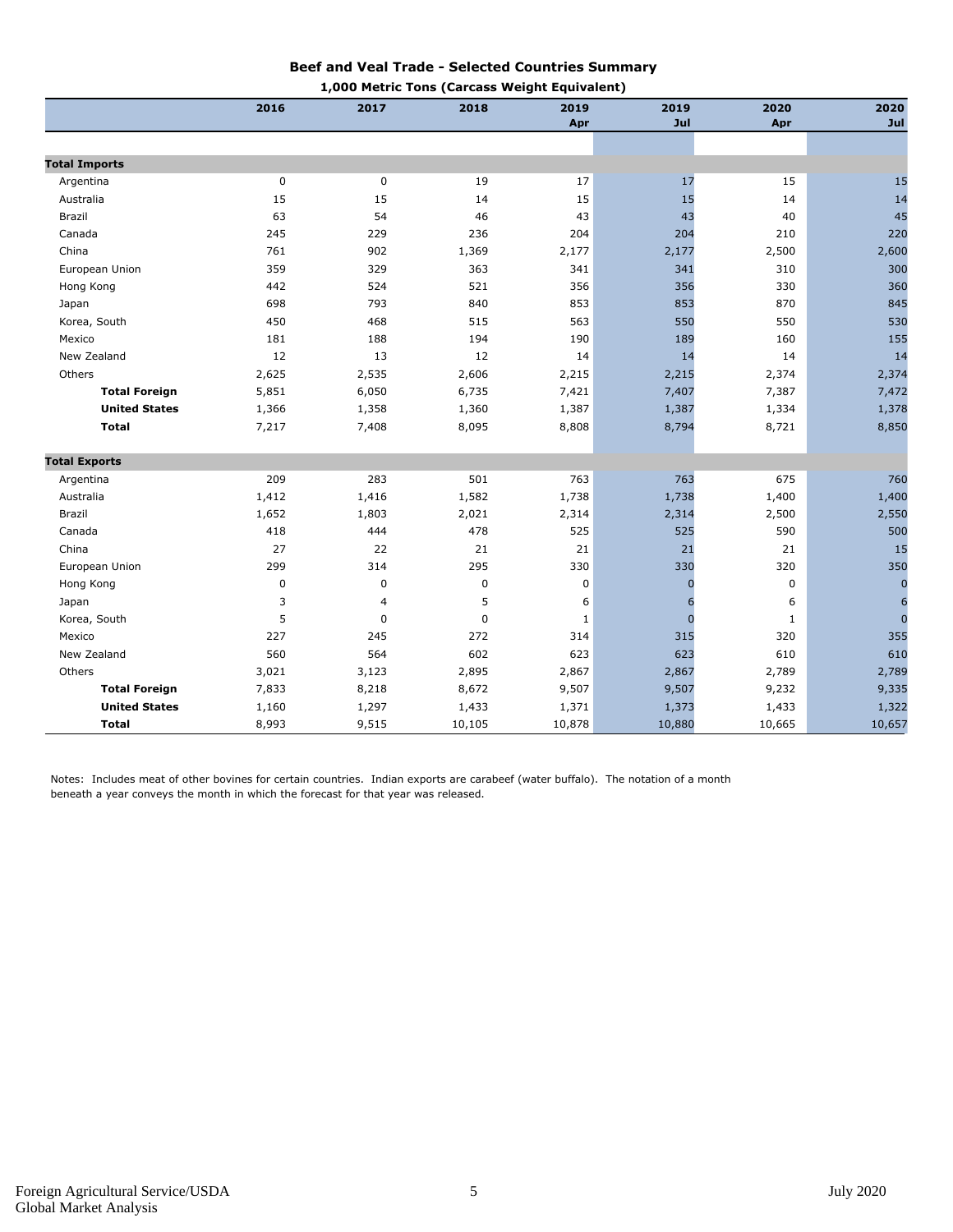#### **Cattle Stocks - Selected Countries Summary**

| (in 1,000 head)               |         |         |         |         |         |         |         |  |
|-------------------------------|---------|---------|---------|---------|---------|---------|---------|--|
|                               | 2016    | 2017    | 2018    | 2019    | 2019    | 2020    | 2020    |  |
|                               |         |         |         | Apr     | Jul     | Apr     | Jul     |  |
|                               |         |         |         |         |         |         |         |  |
| <b>Total Cattle Beg. Stks</b> |         |         |         |         |         |         |         |  |
| Argentina                     | 52,565  | 53,515  | 53,715  | 53,805  | 53,805  | 53,685  | 53,685  |  |
| Australia                     | 27,413  | 24,971  | 26,176  | 25,734  | 25,734  | 23,690  | 23,690  |  |
| Brazil                        | 219,180 | 226,045 | 232,350 | 238,158 | 238,158 | 244,144 | 244,144 |  |
| Canada                        | 11,610  | 11,535  | 11,565  | 11,440  | 11,440  | 11,094  | 11,094  |  |
| China                         | 90,558  | 88,345  | 90,388  | 89,153  | 89,153  | 91,380  | 91,380  |  |
| European Union                | 89,152  | 89,152  | 88,819  | 87,450  | 87,450  | 86,594  | 86,694  |  |
| Japan                         | 3,824   | 3,822   | 3,842   | 3,835   | 3,835   | 3,870   | 3,870   |  |
| Korea, South                  | 3,337   | 3,381   | 3,429   | 3,521   | 3,521   | 3,619   | 3,619   |  |
| Mexico                        | 16,615  | 16,490  | 16,584  | 16,699  | 16,699  | 16,900  | 16,900  |  |
| New Zealand                   | 10,033  | 10,152  | 10,146  | 10,107  | 10,107  | 10,276  | 10,151  |  |
| Others                        | 346,486 | 346,603 | 347,051 | 339,861 | 339,861 | 347,841 | 347,841 |  |
| <b>Total Foreign</b>          | 870,773 | 874,011 | 884,065 | 887,248 | 887,248 | 893,093 | 893,068 |  |
| <b>United States</b>          | 91,888  | 93,625  | 94,298  | 94,805  | 94,805  | 94,413  | 94,413  |  |
| <b>Total</b>                  | 962,661 | 967,636 | 978,363 | 982,053 | 982,053 | 987,506 | 987,481 |  |
| <b>Production (Calf Crop)</b> |         |         |         |         |         |         |         |  |
| Argentina                     | 14,000  | 14,200  | 14,650  | 14,780  | 14,780  | 14,900  | 14,520  |  |
| Australia                     | 6,600   | 9,700   | 9,100   | 8,700   | 8,700   | 8,300   | 8,300   |  |
| Brazil                        | 48,250  | 48,735  | 49,500  | 50,490  | 50,490  | 51,500  | 51,500  |  |
| Canada                        | 4,272   | 4,348   | 4,292   | 4,251   | 4,251   | 4,200   | 4,200   |  |
| China                         | 48,890  | 48,800  | 46,700  | 50,750  | 50,750  | 51,000  | 51,000  |  |
| European Union                | 30,100  | 29,550  | 28,850  | 28,900  | 28,900  | 28,500  | 28,500  |  |
| Japan                         | 1,194   | 1,201   | 1,224   | 1,235   | 1,235   | 1,235   | 1,235   |  |
| Korea, South                  | 916     | 932     | 968     | 995     | 995     | 1,025   | 1,045   |  |
| Mexico                        | 7,100   | 7,485   | 7,700   | 7,900   | 7,950   | 8,105   | 8,105   |  |
| New Zealand                   | 5,060   | 4,728   | 4,895   | 5,150   | 5,127   | 4,970   | 4,920   |  |
| Others                        | 82,165  | 83,132  | 83,350  | 81,810  | 81,810  | 84,130  | 84,130  |  |
| <b>Total Foreign</b>          | 248,547 | 252,811 | 251,229 | 256,901 | 256,928 | 257,865 | 257,455 |  |
| <b>United States</b>          | 35,063  | 35,758  | 36,313  | 36,060  | 36,060  | 35,800  | 35,800  |  |
| <b>Total</b>                  | 283,610 | 288,569 | 287,542 | 292,961 | 292,988 | 293,665 | 293,255 |  |

Notes: May contain other bovines. The notation of a month beneath a year conveys the month in which the forecast for that year was released.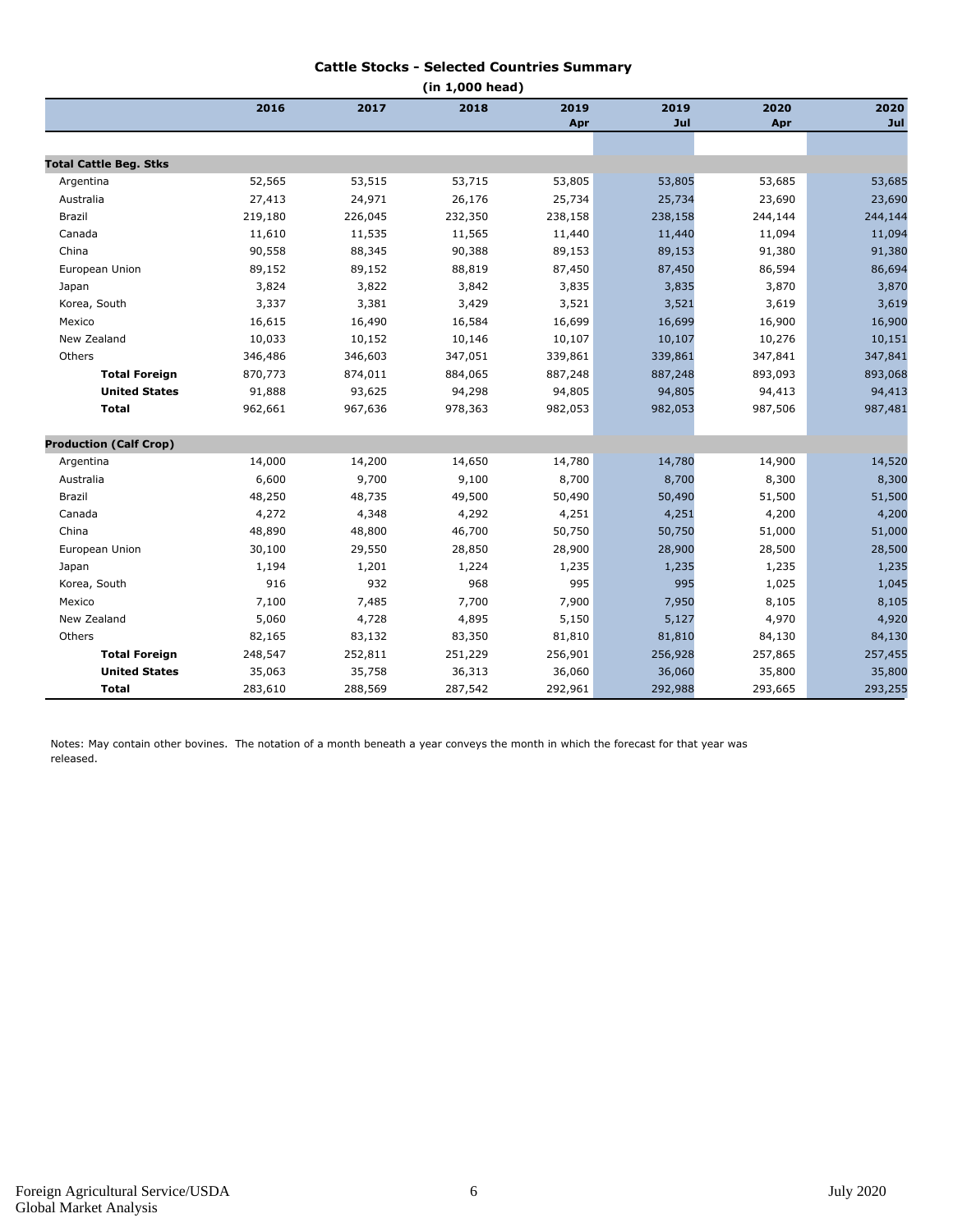#### **Cattle Trade - Selected Countries Summary**

| (in 1,000 head)      |             |             |             |              |                |              |                |
|----------------------|-------------|-------------|-------------|--------------|----------------|--------------|----------------|
|                      | 2016        | 2017        | 2018        | 2019         | 2019           | 2020         | 2020           |
|                      |             |             |             | Apr          | Jul            | Apr          | Jul            |
|                      |             |             |             |              |                |              |                |
| <b>Total Imports</b> |             |             |             |              |                |              |                |
| Argentina            | $\pmb{0}$   | 0           | 0           | $\mathbf 0$  | $\overline{0}$ | $\mathbf 0$  | $\overline{0}$ |
| Australia            | $\mathbf 0$ | 0           | 0           | 0            | $\Omega$       | 0            | $\mathbf 0$    |
| Brazil               | 3           | $\mathbf 0$ | $\mathbf 0$ | 0            | $\Omega$       | $\pmb{0}$    | $\overline{0}$ |
| Canada               | 32          | 141         | 202         | 275          | 275            | 260          | 250            |
| China                | 133         | 121         | 168         | 210          | 210            | 100          | 100            |
| European Union       | $\pmb{0}$   | $\pmb{0}$   | $\mathbf 0$ | $\mathbf{1}$ | -1             | $\mathbf{1}$ | $\mathbf{1}$   |
| Japan                | 9           | 15          | 14          | 18           | 18             | 20           | 20             |
| Korea, South         | $\mathbf 0$ | $\mathbf 0$ | $\mathbf 0$ | $\mathbf 0$  | $\overline{0}$ | $\mathbf 0$  | $\overline{0}$ |
| Mexico               | 31          | 32          | 24          | 30           | 29             | 28           | 20             |
| New Zealand          | $\mathbf 0$ | $\pmb{0}$   | $\mathbf 0$ | $\mathbf 0$  | $\Omega$       | $\mathbf 0$  | $\overline{0}$ |
| Others               | 367         | 317         | 368         | 114          | 114            | 382          | 382            |
| <b>Total Foreign</b> | 575         | 626         | 776         | 988          | 987            | 791          | 773            |
| <b>United States</b> | 1,708       | 1,807       | 1,899       | 2,043        | 2,043          | 2,065        | 2,010          |
| <b>Total</b>         | 2,283       | 2,433       | 2,675       | 3,031        | 3,030          | 2,856        | 2,783          |
| <b>Total Exports</b> |             |             |             |              |                |              |                |
| Argentina            | $\pmb{0}$   | $\pmb{0}$   | 0           | 0            | $\mathbf{0}$   | 0            | $\overline{0}$ |
| Australia            | 1,154       | 885         | 1,151       | 1,397        | 1,344          | 900          | 1,000          |
| Brazil               | 293         | 407         | 785         | 554          | 535            | 605          | 350            |
| Canada               | 766         | 642         | 631         | 725          | 725            | 715          | 660            |
| China                | 19          | 19          | 19          | 17           | 17             | 15           | 15             |
| European Union       | 997         | 1,028       | 1,007       | 1,016        | 1,018          | 990          | 990            |
| Japan                | $\mathbf 0$ | $\mathbf 0$ | $\mathbf 0$ | $\mathbf 0$  | $\Omega$       | $\mathbf 0$  | $\overline{0}$ |
| Korea, South         | $\mathbf 0$ | $\mathbf 0$ | 0           | 0            | $\Omega$       | 0            | $\overline{0}$ |
| Mexico               | 1,130       | 1,203       | 1,278       | 1,330        | 1,381          | 1,330        | 1,350          |
| New Zealand          | 41          | 27          | 17          | 40           | 40             | 20           | 45             |
| Others               | 374         | 436         | 500         | 295          | 295            | 314          | 314            |
| <b>Total Foreign</b> | 4,774       | 4,647       | 5,388       | 5,374        | 5,355          | 4,889        | 4,724          |
| <b>United States</b> | 69          | 193         | 244         | 305          | 307            | 285          | 255            |
| <b>Total</b>         | 4,843       | 4,840       | 5,632       | 5,679        | 5,662          | 5,174        | 4,979          |

Notes: May contain other bovines. The notation of a month beneath a year conveys the month in which the forecast for that year was released.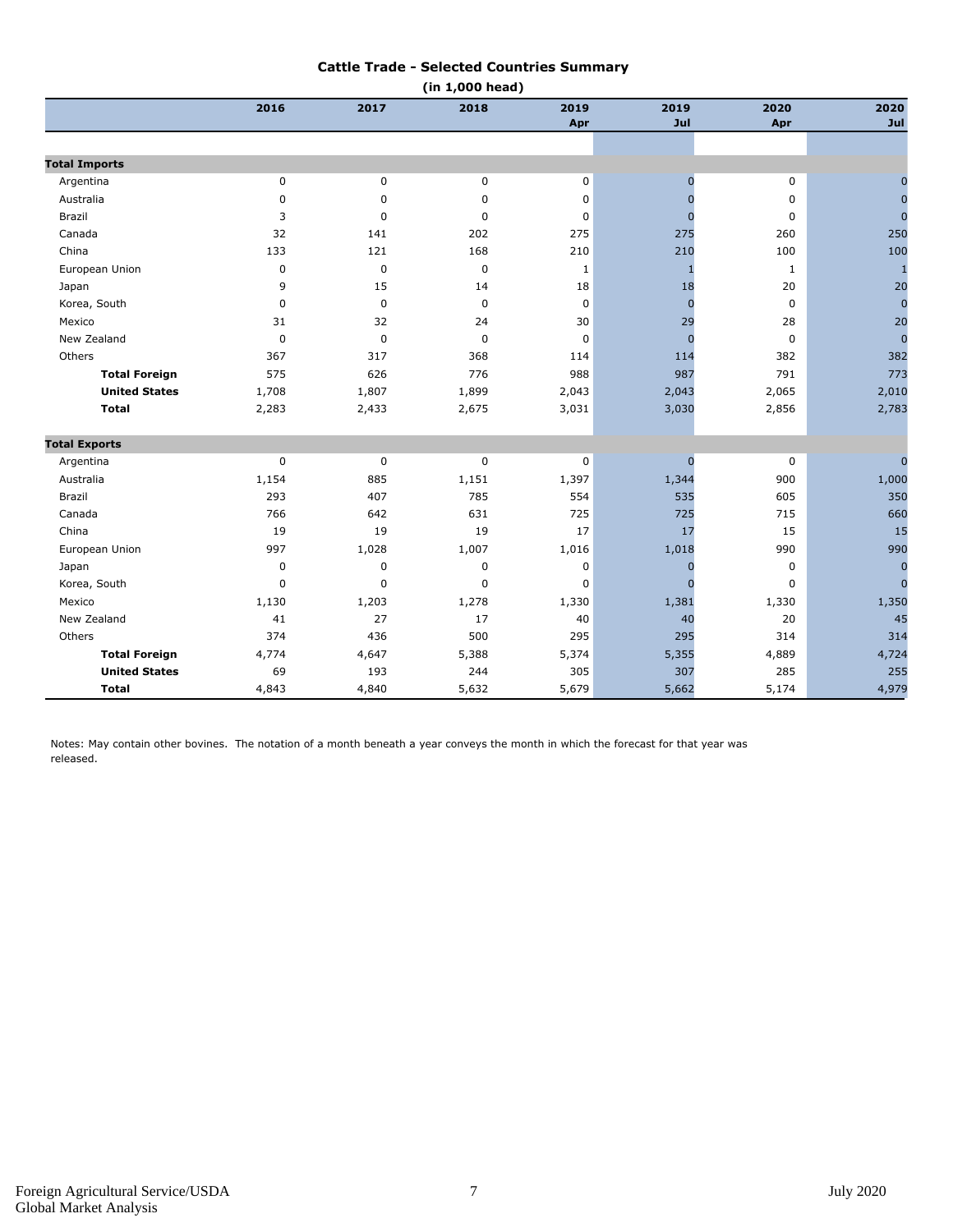#### **Pork Production - Selected Countries Summary 1,000 Metric Tons (Carcass Weight Equivalent)**

|                               | 2016    | 2017    | 1,000 Metric Tons (Carcass Weight Equivalent)<br>2018 | 2019    | 2019    | 2020   | 2020   |
|-------------------------------|---------|---------|-------------------------------------------------------|---------|---------|--------|--------|
|                               |         |         |                                                       | Apr     | Jul     | Apr    | Jul    |
|                               |         |         |                                                       |         |         |        |        |
| <b>Production</b>             |         |         |                                                       |         |         |        |        |
| Brazil                        | 3,700   | 3,725   | 3,763                                                 | 3,975   | 3,975   | 4,130  | 4,030  |
| Canada                        | 1,914   | 1,958   | 1,955                                                 | 2,020   | 2,020   | 2,045  | 2,115  |
| China                         | 54,255  | 54,518  | 54,040                                                | 42,550  | 42,550  | 34,000 | 36,000 |
| European Union                | 23,866  | 23,660  | 24,082                                                | 23,935  | 23,960  | 24,150 | 24,130 |
| Hong Kong                     | 124     | 126     | 128                                                   | 80      | 80      | 52     | 59     |
| Japan                         | 1,279   | 1,272   | 1,284                                                 | 1,279   | 1,279   | 1,280  | 1,280  |
| Korea, South                  | 1,266   | 1,280   | 1,329                                                 | 1,364   | 1,364   | 1,350  | 1,370  |
| Mexico                        | 1,211   | 1,267   | 1,321                                                 | 1,408   | 1,408   | 1,460  | 1,460  |
| Philippines                   | 1,540   | 1,563   | 1,601                                                 | 1,585   | 1,585   | 1,450  | 1,350  |
| Others                        | 10,871  | 11,069  | 11,486                                                | 11,184  | 11,184  | 11,234 | 11,234 |
| <b>Total Foreign</b>          | 100,026 | 100,438 | 100,989                                               | 89,427  | 89,452  | 81,151 | 83,028 |
| <b>United States</b>          | 11,320  | 11,611  | 11,943                                                | 12,542  | 12,543  | 13,176 | 12,950 |
| <b>Total</b>                  | 111,346 | 112,049 | 112,932                                               | 101,969 | 101,995 | 94,327 | 95,978 |
| <b>Total Dom. Consumption</b> |         |         |                                                       |         |         |        |        |
| Brazil                        | 2,882   | 2,951   | 3,043                                                 | 3,116   | 3,116   | 3,132  | 2,982  |
| Canada                        | 865     | 873     | 913                                                   | 967     | 967     | 940    | 925    |
| China                         | 56,086  | 55,812  | 55,295                                                | 44,866  | 44,866  | 37,750 | 40,300 |
| European Union                | 20,844  | 20,909  | 21,258                                                | 20,400  | 20,427  | 20,268 | 20,048 |
| Hong Kong                     | 533     | 573     | 539                                                   | 411     | 411     | 342    | 409    |
| Japan                         | 2,625   | 2,729   | 2,774                                                 | 2,714   | 2,714   | 2,764  | 2,764  |
| Korea, South                  | 1,894   | 1,926   | 2,001                                                 | 2,011   | 2,011   | 1,974  | 1,944  |
| Mexico                        | 1,913   | 1,983   | 2,116                                                 | 2,153   | 2,159   | 2,145  | 2,110  |
| Philippines                   | 1,732   | 1,801   | 1,883                                                 | 1,806   | 1,806   | 1,729  | 1,599  |
| Others                        | 11,965  | 12,322  | 12,596                                                | 12,322  | 12,322  | 12,290 | 12,290 |
| <b>Total Foreign</b>          | 101,339 | 101,879 | 102,418                                               | 90,840  | 90,873  | 83,334 | 85,371 |
| <b>United States</b>          | 9,476   | 9,541   | 9,747                                                 | 10,064  | 10,066  | 10,094 | 9,974  |
| <b>Total</b>                  | 110,815 | 111,420 | 112,165                                               | 100,904 | 100,939 | 93,428 | 95,345 |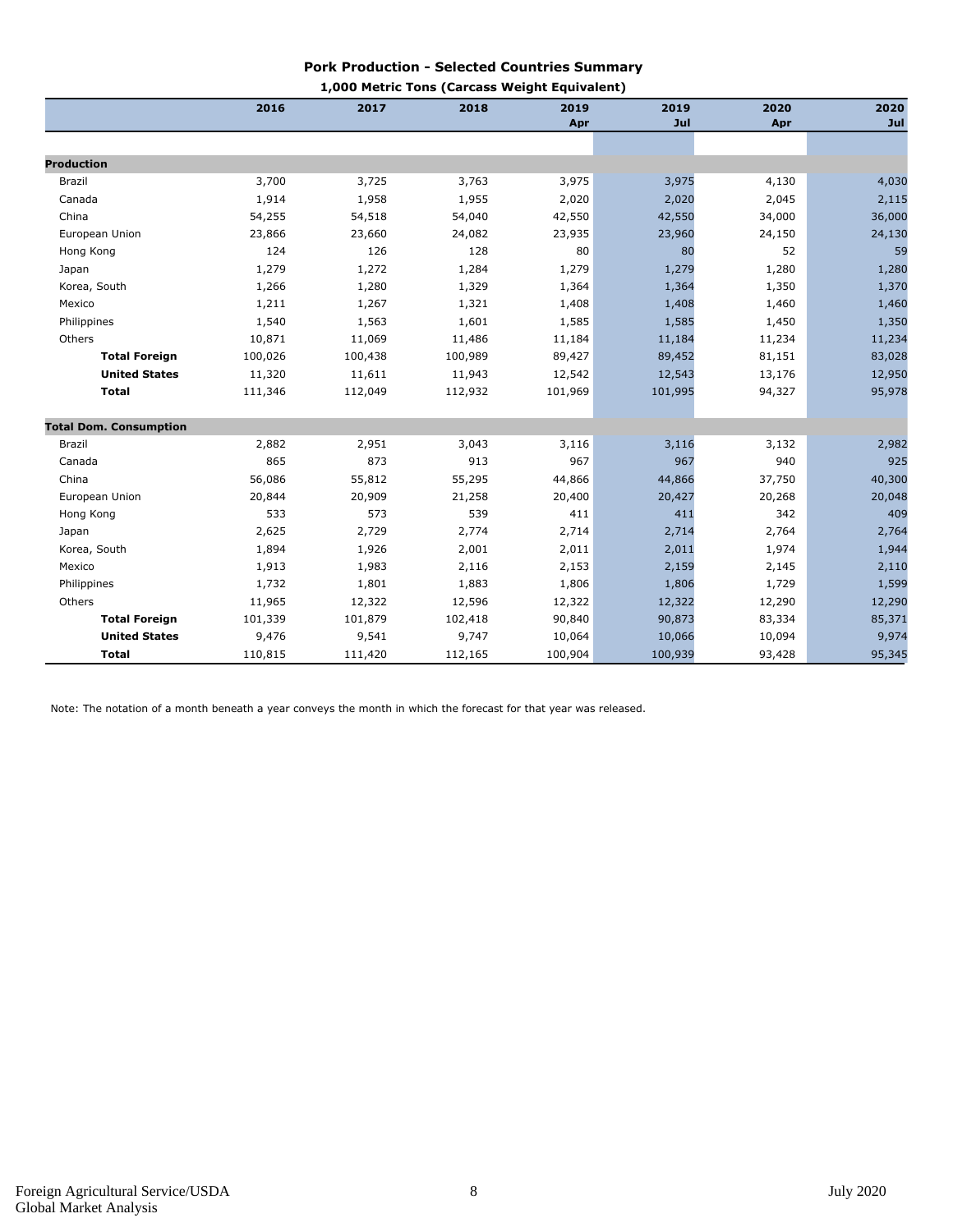#### **Pork Trade - Selected Countries Summary 1,000 Metric Tons (Carcass Weight Equivalent)**

|                      | 2016           | 2017           | Love rietite Tons (Carcass Weight Equivalent)<br>2018 | 2019           | 2019           | 2020   | 2020     |
|----------------------|----------------|----------------|-------------------------------------------------------|----------------|----------------|--------|----------|
|                      |                |                |                                                       | Apr            | Jul            | Apr    | Jul      |
|                      |                |                |                                                       |                |                |        |          |
| <b>Total Imports</b> |                |                |                                                       |                |                |        |          |
| <b>Brazil</b>        | 2              | 2              | $\overline{2}$                                        | $\overline{2}$ | $\overline{2}$ | 2      |          |
| Canada               | 211            | 218            | 228                                                   | 242            | 242            | 255    | 250      |
| China                | 2,021          | 1,501          | 1,457                                                 | 2,451          | 2,451          | 3,850  | 4,400    |
| European Union       | 12             | 13             | 14                                                    | 16             | 16             | 18     | 18       |
| Hong Kong            | 409            | 447            | 411                                                   | 331            | 331            | 290    | 350      |
| Japan                | 1,360          | 1,473          | 1,480                                                 | 1,493          | 1,493          | 1,490  | 1,490    |
| Korea, South         | 615            | 645            | 753                                                   | 694            | 694            | 625    | 600      |
| Mexico               | 843            | 885            | 972                                                   | 975            | 985            | 950    | 950      |
| Philippines          | 193            | 239            | 283                                                   | 222            | 222            | 280    | 250      |
| Others               | 1,415          | 1,581          | 1,468                                                 | 1,536          | 1,536          | 1,497  | 1,497    |
| <b>Total Foreign</b> | 7,081          | 7,004          | 7,068                                                 | 7,990          | 8,000          | 9,257  | 9,807    |
| <b>United States</b> | 495            | 506            | 473                                                   | 428            | 429            | 370    | 386      |
| <b>Total</b>         | 7,576          | 7,510          | 7,541                                                 | 8,418          | 8,429          | 9,627  | 10,193   |
| <b>Total Exports</b> |                |                |                                                       |                |                |        |          |
| Brazil               | 820            | 776            | 722                                                   | 861            | 861            | 1,000  | 1,050    |
| Canada               | 1,266          | 1,290          | 1,277                                                 | 1,284          | 1,284          | 1,375  | 1,450    |
| China                | 190            | 207            | 202                                                   | 135            | 135            | 100    | 100      |
| European Union       | 3,034          | 2,764          | 2,838                                                 | 3,551          | 3,549          | 3,900  | 4,100    |
| Hong Kong            | 0              | 0              | 0                                                     | 0              |                | 0      | $\Omega$ |
| Japan                | 3              | 5              | 4                                                     | 3              |                | 4      |          |
| Korea, South         | $\overline{2}$ | $\overline{2}$ | $\mathbf{1}$                                          | 2              |                | 1      |          |
| Mexico               | 141            | 169            | 177                                                   | 230            | 234            | 265    | 300      |
| Philippines          | $\mathbf{1}$   | $1\,$          | $\mathbf{1}$                                          | 1              | $\mathbf{1}$   | 1      | 1        |
| Others               | 321            | 328            | 358                                                   | 398            | 398            | 441    | 441      |
| <b>Total Foreign</b> | 5,778          | 5,542          | 5,580                                                 | 6,466          | 6,468          | 7,087  | 7,447    |
| <b>United States</b> | 2,376          | 2,555          | 2,666                                                 | 2,867          | 2,867          | 3,391  | 3,412    |
| <b>Total</b>         | 8,154          | 8,097          | 8,246                                                 | 9,333          | 9,335          | 10,478 | 10,859   |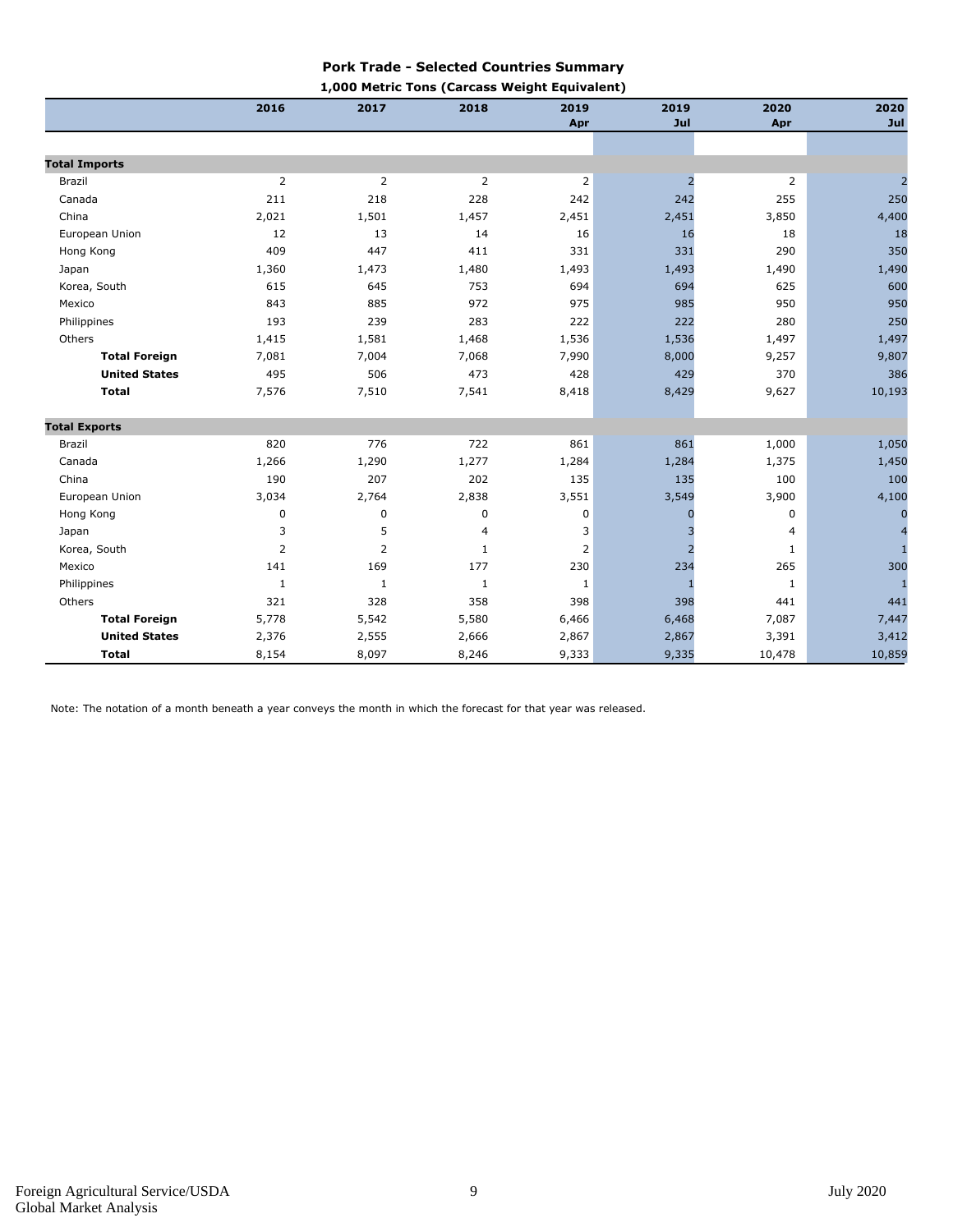#### **Swine Stocks - Selected Countries Summary**

| (in 1,000 head)               |           |           |           |           |           |           |           |
|-------------------------------|-----------|-----------|-----------|-----------|-----------|-----------|-----------|
|                               | 2016      | 2017      | 2018      | 2019      | 2019      | 2020      | 2020      |
|                               |           |           |           | Apr       | Jul       | Apr       | Jul       |
|                               |           |           |           |           |           |           |           |
| <b>Total Beginning Stocks</b> |           |           |           |           |           |           |           |
| Brazil                        | 39,422    | 39,215    | 38,829    | 38,427    | 38,427    | 37,850    | 37,850    |
| Canada                        | 13,630    | 13,935    | 14,170    | 13,960    | 13,960    | 13,875    | 13,875    |
| China                         | 458,029   | 442,092   | 441,589   | 428,070   | 428,070   | 310,410   | 310,410   |
| European Union                | 148,716   | 147,188   | 150,257   | 148,167   | 148,167   | 148,200   | 147,830   |
| Japan                         | 9,313     | 9,346     | 9,280     | 9,156     | 9,156     | 9,060     | 9,060     |
| Korea, South                  | 10,187    | 11,487    | 11,273    | 11,333    | 11,333    | 11,280    | 11,280    |
| Mexico                        | 10,043    | 10,229    | 10,410    | 10,700    | 10,700    | 11,050    | 11,050    |
| Others                        | 33,956    | 31,743    | 32,337    | 32,591    | 32,591    | 33,831    | 33,831    |
| <b>Total Foreign</b>          | 723,296   | 705,235   | 708,145   | 692,404   | 692,404   | 575,556   | 575,186   |
| <b>United States</b>          | 69,019    | 71,345    | 73,145    | 75,070    | 75,070    | 78,658    | 79,048    |
| <b>Total</b>                  | 792,315   | 776,580   | 781,290   | 767,474   | 767,474   | 654,214   | 654,234   |
| <b>Production (Pig Crop)</b>  |           |           |           |           |           |           |           |
| Brazil                        | 39,635    | 40,230    | 40,954    | 42,250    | 42,250    | 44,250    | 43,940    |
| Canada                        | 28,812    | 29,026    | 28,017    | 28,272    | 28,272    | 28,200    | 28,650    |
| China                         | 672,500   | 705,000   | 687,500   | 440,000   | 440,000   | 450,000   | 497,000   |
| European Union                | 266,000   | 267,250   | 267,000   | 265,000   | 264,500   | 268,000   | 268,000   |
| Japan                         | 16,900    | 16,785    | 16,690    | 16,740    | 16,740    | 16,800    | 16,800    |
| Korea, South                  | 19,504    | 18,191    | 19,118    | 19,889    | 19,889    | 19,200    | 19,465    |
| Mexico                        | 17,700    | 18,100    | 18,650    | 19,650    | 19,650    | 20,275    | 20,275    |
| Others                        | 62,119    | 59,792    | 63,363    | 65,038    | 65,038    | 65,860    | 65,860    |
| <b>Total Foreign</b>          | 1,123,170 | 1,154,374 | 1,141,292 | 896,839   | 896,339   | 912,585   | 959,990   |
| <b>United States</b>          | 125,907   | 129,429   | 132,568   | 139,993   | 140,191   | 141,669   | 139,652   |
| Total                         | 1,249,077 | 1,283,803 | 1,273,860 | 1,036,832 | 1,036,530 | 1,054,254 | 1,099,642 |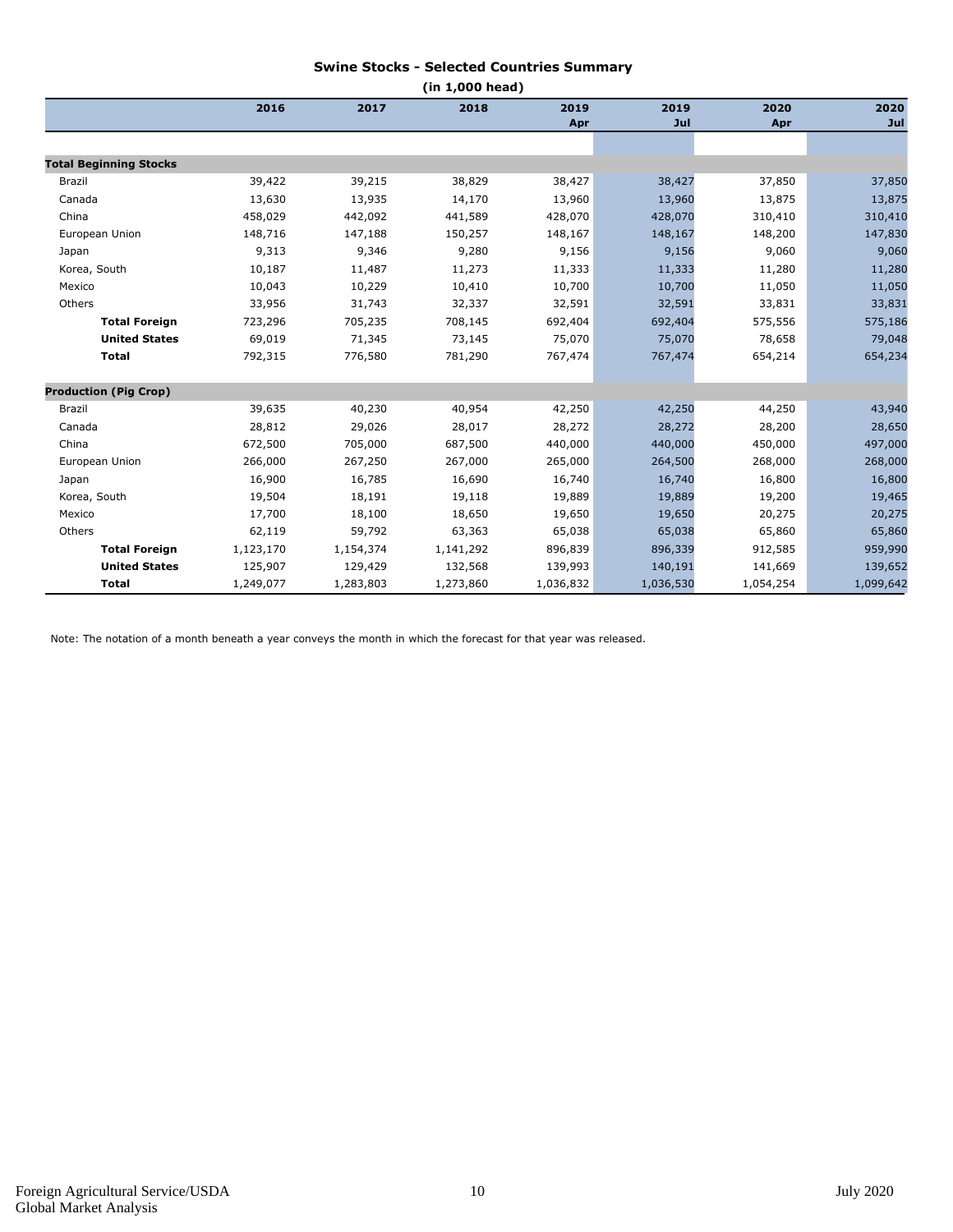#### **Swine Trade - Selected Countries Summary**

| (in 1,000 head)      |                |              |                |              |       |       |                |
|----------------------|----------------|--------------|----------------|--------------|-------|-------|----------------|
|                      | 2016           | 2017         | 2018           | 2019         | 2019  | 2020  | 2020           |
|                      |                |              |                | Apr          | Jul   | Apr   | Jul            |
|                      |                |              |                |              |       |       |                |
| <b>Total Imports</b> |                |              |                |              |       |       |                |
| Brazil               | $\mathbf 0$    | 1            | 1              | 1            |       | 1     |                |
| Canada               | 3              | 3            | 3              | 6            |       | 3     | 3              |
| China                | 8              | 13           | 10             | 4            |       | 25    | 25             |
| European Union       | 3              | 6            | 3              | 3            |       | 3     | $\overline{3}$ |
| Japan                | $\mathbf{1}$   | $\mathbf{1}$ | $\mathbf{1}$   | 1            |       | 1     |                |
| Korea, South         | 3              | 5            | $\overline{2}$ | $\mathbf{1}$ |       | 1     | $\mathbf{1}$   |
| Mexico               | 20             | 42           | 33             | 38           | 38    | 41    | 41             |
| Others               | 21             | 20           | 41             | 37           | 37    | 32    | 32             |
| <b>Total Foreign</b> | 59             | 91           | 94             | 91           | 91    | 107   | 108            |
| <b>United States</b> | 5,657          | 5,597        | 5,250          | 5,100        | 5,096 | 5,000 | 4,916          |
| <b>Total</b>         | 5,716          | 5,688        | 5,344          | 5,191        | 5,187 | 5,107 | 5,024          |
| <b>Total Exports</b> |                |              |                |              |       |       |                |
| <b>Brazil</b>        | $\overline{2}$ | 5            | 8              | 9            | 9     | 11    | 5              |
| Canada               | 5,672          | 5,614        | 5,263          | 5,116        | 5,116 | 5,000 | 4,925          |
| China                | 1,551          | 1,566        | 1,567          | 956          | 956   | 600   | 600            |
| European Union       | 288            | 339          | 509            | 369          | 369   | 350   | 350            |
| Japan                | 0              | 0            | 0              | 0            |       | 0     | $\overline{0}$ |
| Korea, South         | 0              | $\mathbf 0$  | 0              | 0            |       | 0     | $\overline{0}$ |
| Mexico               | $\Omega$       | 7            | 0              | $\Omega$     |       | 0     | $\Omega$       |
| Others               | 39             | 41           | 16             | 16           | 16    | 13    | 13             |
| <b>Total Foreign</b> | 7,552          | 7,572        | 7,363          | 6,466        | 6,466 | 5,974 | 5,893          |
| <b>United States</b> | 48             | 59           | 64             | 60           | 60    | 55    | 44             |
| <b>Total</b>         | 7,600          | 7,631        | 7,427          | 6,526        | 6,526 | 6,029 | 5,937          |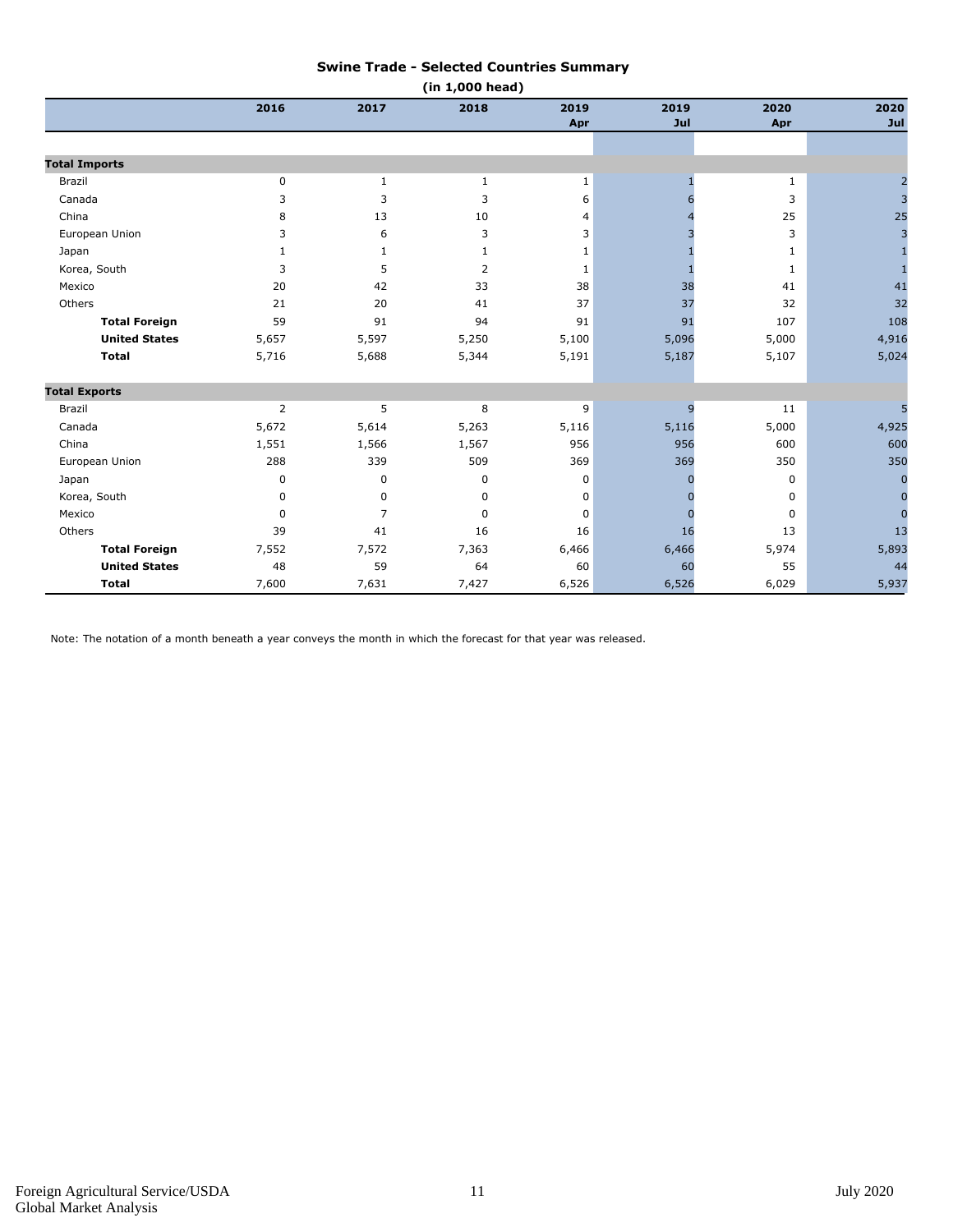#### **Chicken Meat Production - Selected Countries Summary**

| 1,000 Metric Tons (Ready to Cook Equivalent) |        |        |        |        |        |         |         |
|----------------------------------------------|--------|--------|--------|--------|--------|---------|---------|
|                                              | 2016   | 2017   | 2018   | 2019   | 2019   | 2020    | 2020    |
|                                              |        |        |        | Apr    | Jul    | Apr     | Jul     |
|                                              |        |        |        |        |        |         |         |
| <b>Production</b>                            |        |        |        |        |        |         |         |
| Angola                                       | 25     | 27     | 27     | 28     | 28     | 28      | 28      |
| Brazil                                       | 13,523 | 13,612 | 13,355 | 13,690 | 13,690 | 13,775  | 13,830  |
| Canada                                       | 1,236  | 1,236  | 1,300  | 1,330  | 1,328  | 1,345   | 1,315   |
| China                                        | 12,448 | 11,600 | 11,700 | 13,750 | 13,750 | 15,500  | 14,850  |
| Cuba                                         | 25     | 24     | 24     | 24     | 24     | 23      | 23      |
| European Union                               | 11,560 | 11,912 | 12,260 | 12,460 | 12,460 | 11,950  | 12,300  |
| Iraq                                         | 187    | 201    | 219    | 235    | 235    | 245     | 245     |
| Japan                                        | 1,629  | 1,661  | 1,685  | 1,735  | 1,735  | 1,735   | 1,775   |
| Korea, South                                 | 899    | 852    | 915    | 942    | 942    | 955     | 955     |
| Mexico                                       | 3,275  | 3,400  | 3,485  | 3,600  | 3,600  | 3,670   | 3,685   |
| Philippines                                  | 1,289  | 1,344  | 1,380  | 1,450  | 1,450  | 1,520   | 1,500   |
| Saudi Arabia                                 | 575    | 600    | 710    | 730    | 720    | 740     | 730     |
| South Africa                                 | 1,351  | 1,335  | 1,407  | 1,455  | 1,455  | 1,510   | 1,510   |
| Thailand                                     | 2,813  | 2,990  | 3,170  | 3,300  | 3,300  | 2,900   | 2,900   |
| Others                                       | 21,803 | 22,994 | 23,523 | 24,369 | 24,369 | 24,102  | 24,102  |
| <b>Total Foreign</b>                         | 72,638 | 73,788 | 75,160 | 79,098 | 79,086 | 79,998  | 79,748  |
| <b>United States</b>                         | 18,510 | 18,938 | 19,361 | 19,941 | 19,941 | 20,511  | 20,278  |
| <b>Total</b>                                 | 91,148 | 92,726 | 94,521 | 99,039 | 99,027 | 100,509 | 100,026 |
| <b>Total Dom. Consumption</b>                |        |        |        |        |        |         |         |
| Angola                                       | 230    | 294    | 344    | 294    | 294    | 253     | 228     |
| Brazil                                       | 9,637  | 9,768  | 9,671  | 9,865  | 9,865  | 9,903   | 9,802   |
| Canada                                       | 1,292  | 1,273  | 1,338  | 1,377  | 1,372  | 1,390   | 1,365   |
| China                                        | 12,492 | 11,475 | 11,595 | 13,902 | 13,902 | 15,850  | 15,400  |
| Cuba                                         | 258    | 305    | 304    | 311    | 311    | 253     | 273     |
| European Union                               | 10,994 | 11,281 | 11,537 | 11,636 | 11,636 | 11,180  | 11,550  |
| Iraq                                         | 750    | 645    | 746    | 736    | 736    | 720     | 720     |
| Japan                                        | 2,587  | 2,688  | 2,761  | 2,801  | 2,801  | 2,820   | 2,860   |
| Korea, South                                 | 990    | 988    | 1,040  | 1,060  | 1,060  | 1,070   | 1,070   |
| Mexico                                       | 4,061  | 4,198  | 4,301  | 4,473  | 4,470  | 4,558   | 4,554   |
| Philippines                                  | 1,531  | 1,609  | 1,701  | 1,816  | 1,816  | 1,890   | 1,850   |
| Saudi Arabia                                 | 1,416  | 1,275  | 1,309  | 1,289  | 1,287  | 1,270   | 1,170   |
| South Africa                                 | 1,781  | 1,778  | 1,877  | 1,889  | 1,889  | 1,890   | 1,895   |
| Thailand                                     | 2,129  | 2,226  | 2,354  | 2,459  | 2,469  | 2,000   | 2,010   |
| Others                                       | 23,956 | 25,111 | 25,580 | 26,517 | 26,517 | 26,144  | 26,144  |
| <b>Total Foreign</b>                         | 74,104 | 74,914 | 76,458 | 80,425 | 80,425 | 81,191  | 80,891  |
| <b>United States</b>                         | 15,510 | 15,826 | 16,185 | 16,700 | 16,702 | 17,299  | 17,017  |
| <b>Total</b>                                 | 89,614 | 90,740 | 92,643 | 97,125 | 97,127 | 98,490  | 97,908  |

Notes: Chicken paws are excluded.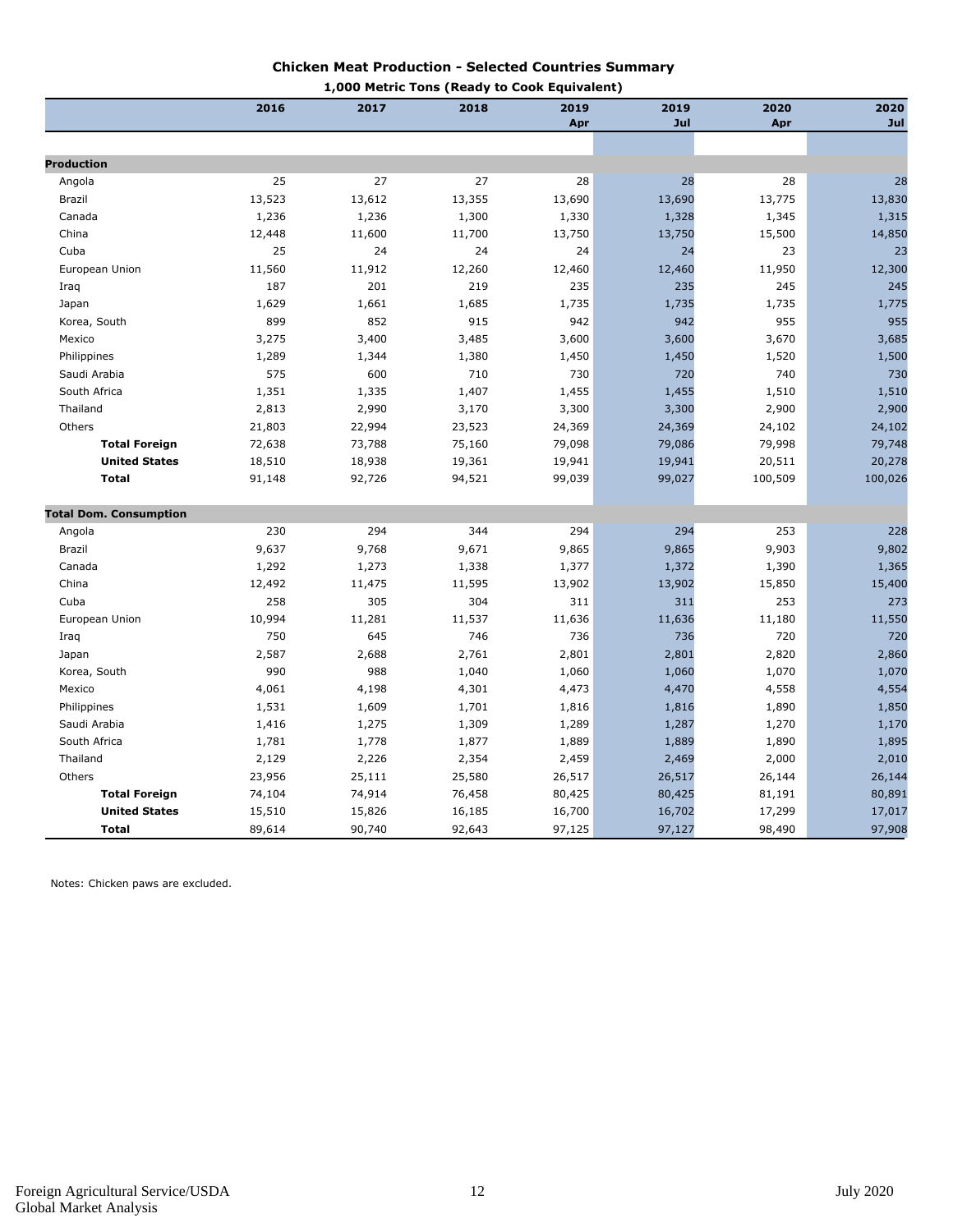#### **Chicken Meat Trade - Selected Countries Summary**

|                      |                |             | 1,000 Metric Tons (Ready to Cook Equivalent) |                |                |                |                  |
|----------------------|----------------|-------------|----------------------------------------------|----------------|----------------|----------------|------------------|
|                      | 2016           | 2017        | 2018                                         | 2019           | 2019           | 2020           | 2020             |
|                      |                |             |                                              | Apr            | Jul            | Apr            | Jul              |
|                      |                |             |                                              |                |                |                |                  |
| <b>Total Imports</b> |                |             |                                              |                |                |                |                  |
| Angola               | 205            | 267         | 317                                          | 266            | 266            | 225            | 200              |
| Brazil               | 3              | 3           | 3                                            | 5              | 5              | 3              | $\overline{2}$   |
| Canada               | 189            | 174         | 170                                          | 172            | 172            | 175            | 175              |
| China                | 430            | 311         | 342                                          | 580            | 580            | 725            | 925              |
| Cuba                 | 233            | 281         | 280                                          | 287            | 287            | 230            | 250              |
| European Union       | 763            | 692         | 704                                          | 724            | 724            | 680            | 600              |
| Iraq                 | 563            | 444         | 527                                          | 501            | 501            | 475            | 475              |
| Japan                | 973            | 1,056       | 1,074                                        | 1,076          | 1,076          | 1,085          | 1,085            |
| Korea, South         | 128            | 132         | 163                                          | 178            | 178            | 170            | 160              |
| Mexico               | 791            | 804         | 820                                          | 880            | 875            | 895            | 875              |
| Philippines          | 244            | 266         | 321                                          | 366            | 366            | 370            | 350              |
| Saudi Arabia         | 878            | 711         | 629                                          | 601            | 609            | 575            | 475              |
| South Africa         | 504            | 508         | 521                                          | 485            | 485            | 430            | 435              |
| Thailand             | $\overline{2}$ | $\mathbf 1$ | $\overline{2}$                               | $\overline{2}$ | $\overline{2}$ | $\overline{2}$ | $\overline{a}$   |
| Others               | 3,270          | 3,400       | 3,480                                        | 3,807          | 3,807          | 3,635          | 3,635            |
| <b>Total Foreign</b> | 9,176          | 9,050       | 9,353                                        | 9,930          | 9,933          | 9,675          | 9,644            |
| <b>United States</b> | 61             | 59          | 64                                           | 61             | 61             | 62             | 62               |
| <b>Total</b>         | 9,237          | 9,109       | 9,417                                        | 9,991          | 9,994          | 9,737          | 9,706            |
| <b>Total Exports</b> |                |             |                                              |                |                |                |                  |
| Angola               | 0              | $\mathbf 0$ | 0                                            | $\mathbf 0$    | $\mathbf 0$    | 0              | $\mathbf{C}$     |
| Brazil               | 3,889          | 3,847       | 3,687                                        | 3,830          | 3,830          | 3,875          | 4,030            |
| Canada               | 134            | 134         | 124                                          | 124            | 124            | 125            | 125              |
| China                | 386            | 436         | 447                                          | 428            | 428            | 375            | 375              |
| Cuba                 | $\mathbf 0$    | 0           | $\pmb{0}$                                    | $\mathbf 0$    | $\overline{0}$ | $\pmb{0}$      | $\overline{0}$   |
| European Union       | 1,329          | 1,323       | 1,427                                        | 1,548          | 1,548          | 1,450          | 1,350            |
| Iraq                 | 0              | $\mathbf 0$ | 0                                            | $\pmb{0}$      | $\mathbf 0$    | $\pmb{0}$      | $\mathbf 0$      |
| Japan                | 6              | 7           | $\overline{7}$                               | $\overline{7}$ | 7              | $\overline{7}$ | 7                |
| Korea, South         | 27             | 6           | 33                                           | 50             | 50             | 55             | 45               |
| Mexico               | 5              | 6           | $\overline{4}$                               | $\overline{7}$ | 5              | $\overline{7}$ | $\boldsymbol{6}$ |
| Philippines          | $\overline{2}$ | $1\,$       | $\pmb{0}$                                    | $\mathbf 0$    | $\overline{0}$ | $\pmb{0}$      | $\mathbf 0$      |
| Saudi Arabia         | 37             | 36          | 30                                           | 42             | 42             | 45             | 35               |
| South Africa         | 74             | 65          | 51                                           | 51             | 51             | 50             | 50               |
| Thailand             | 690            | 757         | 826                                          | 881            | 871            | 810            | 840              |
| Others               | 1,122          | 1,288       | 1,435                                        | 1,652          | 1,652          | 1,593          | 1,593            |
| <b>Total Foreign</b> | 7,701          | 7,906       | 8,071                                        | 8,620          | 8,608          | 8,392          | 8,456            |
| <b>United States</b> | 3,086          | 3,137       | 3,244                                        | 3,261          | 3,259          | 3,316          | 3,367            |
| <b>Total</b>         | 10,787         | 11,043      | 11,315                                       | 11,881         | 11,867         | 11,708         | 11,823           |

Notes: Chicken paws are excluded.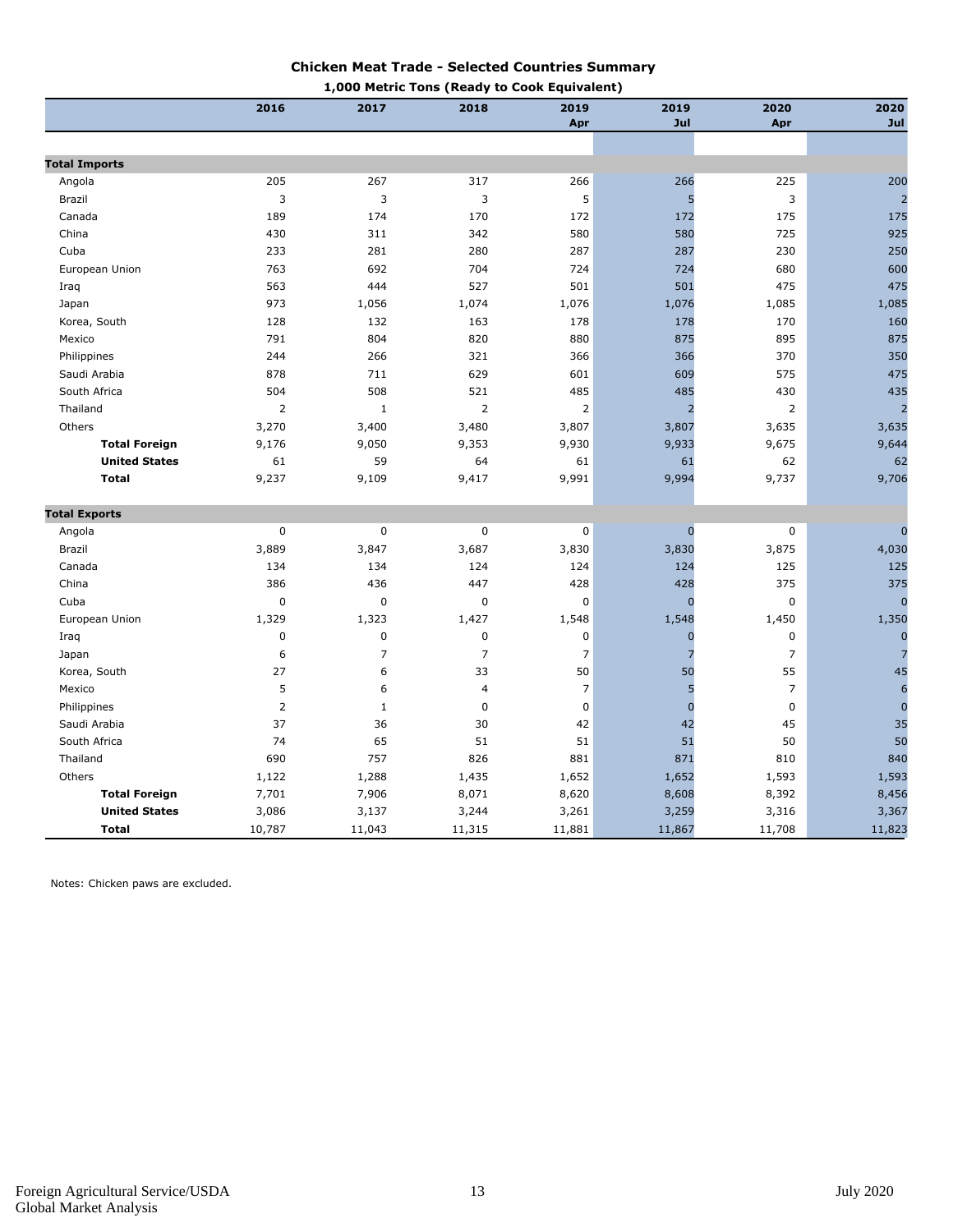## **Notesto Readers**

The *Livestock and Poultry: World Markets and Trade* circular is designed to give a snapshot of the current situation among the major players in world beef, pork, and chicken meattrade.

#### **Data Revisions in PSDs for Years Prior to 2018:**

No revisions weremade.

| <b>Commodity/Attribute</b> | <b>Years</b> | <b>Countries</b> |
|----------------------------|--------------|------------------|
|                            |              |                  |
| Cattle                     |              |                  |
| Production                 | None         |                  |
| <b>Trade</b>               | None         |                  |
| <b>Beef</b>                |              |                  |
| Production                 | None         |                  |
| <b>Trade</b>               | None         |                  |
| Pork                       |              |                  |
| Production                 | None         |                  |
| <b>Trade</b>               | None         |                  |
| <b>Chicken Meat</b>        |              |                  |
| Production                 | None         |                  |
| Trade                      | None         |                  |

#### **Assumptions**

**Diseases:** Forecast reflects animal disease policies/restrictions in place as of July 10, 2020 and assumes their continuation.

**TradeActions:** This report only considers those trade actions which are in place or have had formal announcement of effective dates as of the time of publication. Further, unless a formal end date is specified, this report also assumes such actions are in place throughout the time period covered by these forecasts.

#### **Technical Notes**

**CWE/PWE:** All quantities (beef and pork) noted are in Carcass Weight Equivalent (CWE) unless otherwise noted as Product Weight Equivalent (PWE). CWE is the weight of an animal after slaughter and removal of most internal organs, head, and skin. PWE is the actual weight of the meat product exported.

**RTC (Ready-to-Cook):** RTC means any slaughtered poultry free from protruding pinfeathers and vestigial feathers (hair or down), from which the head, feet, crop, oil gland, trachea, esophagus, entrails, and lungs have been removed, and from which the mature reproductive organs and kidneys may have been removed, and with or without the giblets, and which issuitable for cooking without need of further processing Ready-to-cook poultry also means any cut-up or disjointed portion of poultry or other parts of poultry, such as reproductive organs, head, or feet that are suitable for cooking without need of further processing.

Livestock and Poultry: World Markets and Trade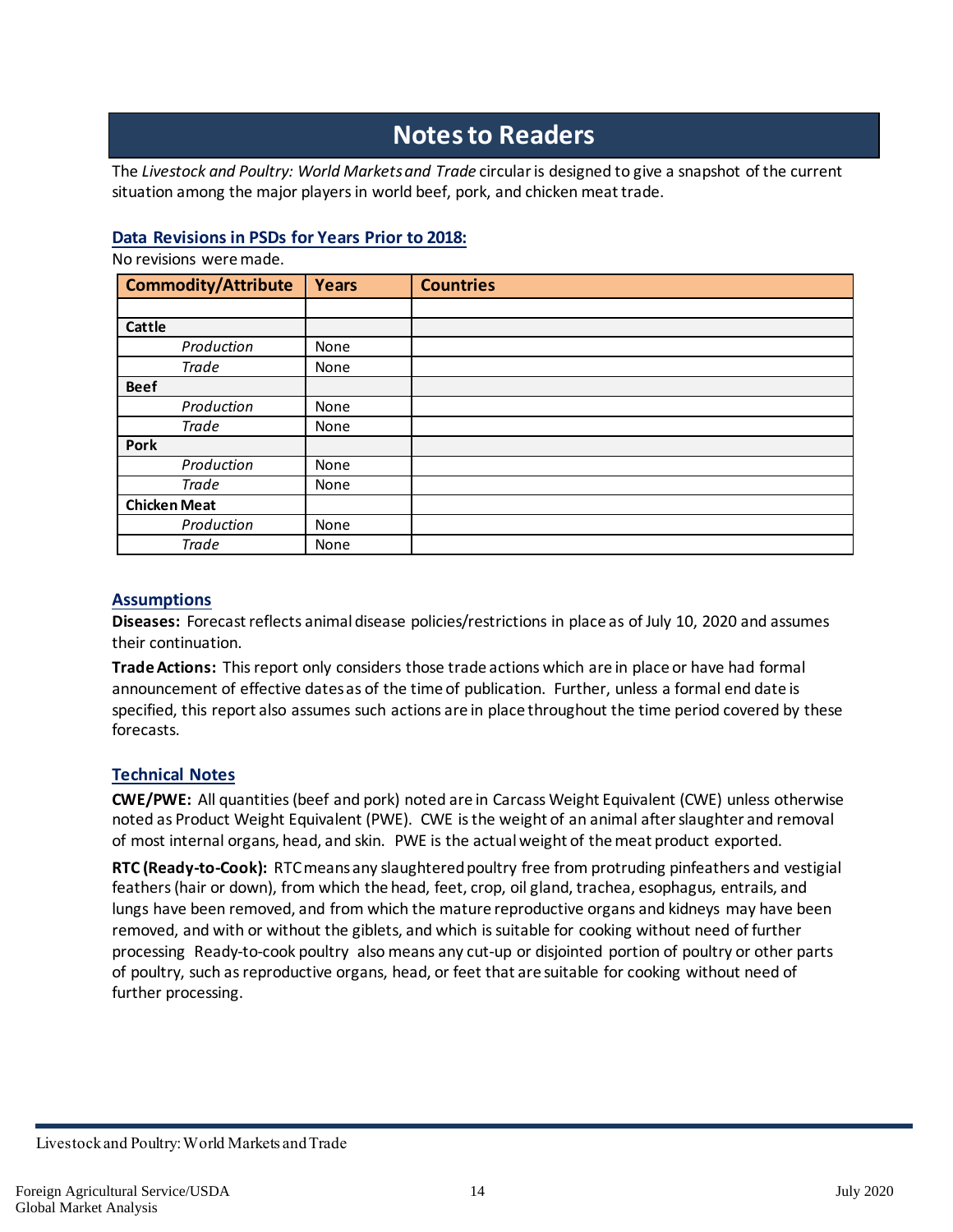#### **Conversion Rates and HS Codes**

| <b>BEEF AND VEAL</b> |                                                                                                                                                                                                                                      |                        |  |  |  |
|----------------------|--------------------------------------------------------------------------------------------------------------------------------------------------------------------------------------------------------------------------------------|------------------------|--|--|--|
| <b>HS Code</b>       | <b>Description</b>                                                                                                                                                                                                                   | <b>Conversion Rate</b> |  |  |  |
| 020110               | Bovine carcasses and half carcasses, fresh or chilled                                                                                                                                                                                | 1.00                   |  |  |  |
| 020120               | Bovine cuts bone in, fresh or chilled                                                                                                                                                                                                | 1.00                   |  |  |  |
| 020130               | Bovine cuts boneless, fresh or chilled                                                                                                                                                                                               | 1.36                   |  |  |  |
| 020210               | Bovine carcasses and half carcasses, frozen                                                                                                                                                                                          | 1.00                   |  |  |  |
| 020220               | Bovine cuts bone in, frozen                                                                                                                                                                                                          | 1.00                   |  |  |  |
| 020230               | Bovine cuts boneless, frozen                                                                                                                                                                                                         | 1.36                   |  |  |  |
| 021020               | Bovine meat salted, dried or smoked                                                                                                                                                                                                  | 1.74                   |  |  |  |
| 160250               | Bovine meat, offal nes, not livers, prepared/preserve                                                                                                                                                                                | 1.79                   |  |  |  |
|                      | Notes: Beef and veal estimates include meat of other bovines for certain countries. In particular, India estimates<br>include carabeef (water buffalo). Exports of HS 160250 are partially excluded from Argentina export estimates. |                        |  |  |  |
| <b>PORK</b>          |                                                                                                                                                                                                                                      |                        |  |  |  |
| <b>HS Code</b>       | <b>Description</b>                                                                                                                                                                                                                   | <b>Conversion Rate</b> |  |  |  |
| 020311               | Carcasses/half-carcasses, fr/ch                                                                                                                                                                                                      | 1.00                   |  |  |  |
| 020312               | Bone-In hams, shoulders and cuts thereof, fr/ch                                                                                                                                                                                      | 1.11                   |  |  |  |
| 020319               | Other pork cuts, fr/ch                                                                                                                                                                                                               | 1.30                   |  |  |  |
| 020321               | Carcasses/half-carcasses, frozen                                                                                                                                                                                                     | 1.00                   |  |  |  |
| 020322               | Bone-In hams, shoulders and cuts thereof, frozen                                                                                                                                                                                     | 1.11                   |  |  |  |
| 020329               | Other pork cuts, frozen                                                                                                                                                                                                              | 1.30                   |  |  |  |
| 021011               | Bone-In hams, shoulders and cuts thereof, processed                                                                                                                                                                                  | 1.30                   |  |  |  |
| 021012               | Bellies (streaky) and cuts thereof, processed                                                                                                                                                                                        | 1.16                   |  |  |  |
| 021019               | Other meat of swine, processed                                                                                                                                                                                                       | 1.16                   |  |  |  |
| 160241               | Hams and cuts thereof, prep/pres                                                                                                                                                                                                     | 1.30                   |  |  |  |
| 160242               | Shoulders and cuts thereof, prep/pres                                                                                                                                                                                                | 1.30                   |  |  |  |
| 160249               | Other meat of swine including mixtures, prep/pres                                                                                                                                                                                    | 1.30                   |  |  |  |

#### **PSD Online**

The entire USDA PSD database is available online at: [http://www.fas.usda.gov/psdonline.](http://www.fas.usda.gov/psdonline)

#### **Additional Resources**

• Situation and outlook information on U.S. livestock and poultry can be obtained from the USDA-Economic Research Service at: [https://www.ers.usda.gov/topics/animal-products/.](https://www.ers.usda.gov/topics/animal-products/)

Livestock and Poultry: World Markets and Trade